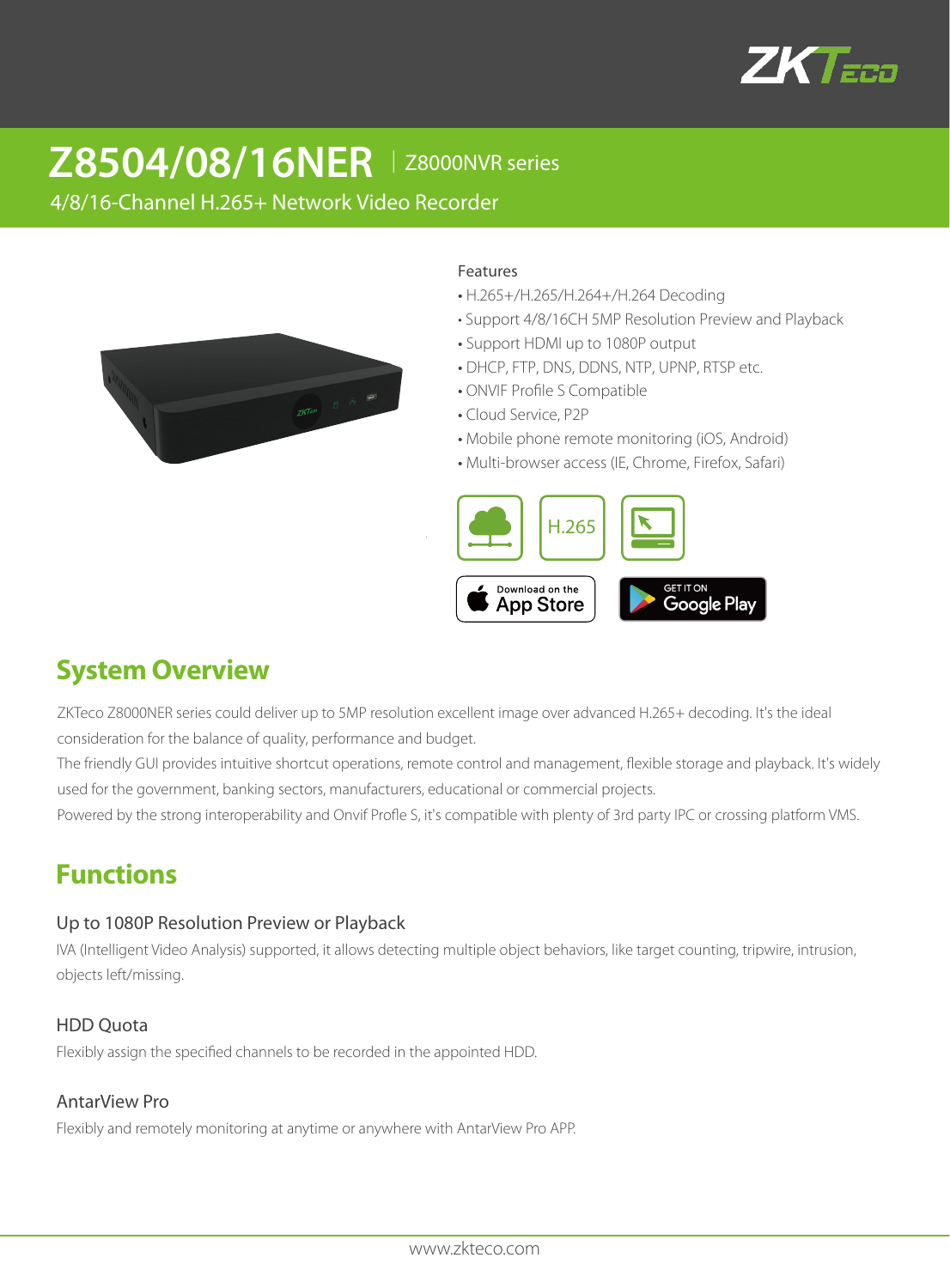| Model                      | 78504NFR              | 78508NFR                                                  | 78516NFR |
|----------------------------|-----------------------|-----------------------------------------------------------|----------|
| System                     |                       |                                                           |          |
| Processor                  |                       | Multi-core Embedded Processor                             |          |
| Operation System           | <b>Fmbedded Linux</b> |                                                           |          |
| <b>IVA Alarm</b>           |                       |                                                           |          |
| <b>Local IVA Functions</b> |                       | Target Counting, Object<br>Detection, Intrusion, Tripwire |          |
| Regular Detection          |                       | Motion Detection/Video<br>Tampering/Video Loss            |          |
| I/O Port and Storage       |                       |                                                           |          |
| Network Interface          |                       | 1 RJ-45 port(10/100Mbps)                                  |          |
| USB                        |                       | $2*$ USB 2.0                                              |          |
|                            |                       |                                                           |          |

# **Technical Parameters**

| Network Interface | 1 RJ-45 port(10/100Mbps)                |
|-------------------|-----------------------------------------|
| <b>USB</b>        | $2*USB 2.0$                             |
| <b>HDMI</b>       | 1*1080P HDMI                            |
| VGA               | $1*VGA$                                 |
| Alarm Input       | N/A                                     |
| Alarm Output      | N/A                                     |
| HDD               | 1 SATA, up to 8TB capacity for each HDD |
| RAIL)             | N/A                                     |

# Playback and Backup

| Playback Channel  | 4                                                                                                                                                                                         |
|-------------------|-------------------------------------------------------------------------------------------------------------------------------------------------------------------------------------------|
| Search Mode       | IVA Search/Time/Motion Detection                                                                                                                                                          |
| Playback Function | Play, Stop, Play forward, Play backward, 30<br>seconds forward, 30 seconds backward, Fast<br>play, Slow play, Single frame play, Hide/Show<br>the time bar, Backup, Snapshot, Full screen |
| Backup Mode       | USB device/Network                                                                                                                                                                        |

### Video/Audio

| Max. IPC Input           |        | 16 |
|--------------------------|--------|----|
| <b>Audio Compression</b> | G.711a |    |
| Two-way Talk             | N/A    |    |

### Recording

| Video Compression    | H.265+/H.265/H.264+/H.264                            |
|----------------------|------------------------------------------------------|
| Recording Resolution | 5MP/3MP/1080P/960P/720P                              |
| Incoming Bandwidth   | 40Mbps                                               |
| <b>Bitrate</b>       | 16K-8Mbps                                            |
| Record Mode          | Manual/External Alarm/<br>Motion/Scheduled/IVA Alarm |

#### **Network**

| Network Protocol | TCP/IP, HTTP, DDNS, SMTP(SSL),<br>DHCP, PPPoE, UPnP, NTP, P2P |
|------------------|---------------------------------------------------------------|
| Max. Online User | 5                                                             |
| Mobile App       | AntarView Pro                                                 |
| Interoperability | Onvif Profile S, SDK                                          |

#### Power

| Power supply | DC 12V2A                |
|--------------|-------------------------|
| Consumption  | $\leq$ 15W(Without HDD) |

## General

| Working Temperature | $-10C \sim +55C$ |
|---------------------|------------------|
| Working Humidity    | $10 - 90%$       |
| Dimensions          | 255mm*210mm*43mm |
| Net Weight          | 25KG             |
| Gross Weight        | 3KG              |